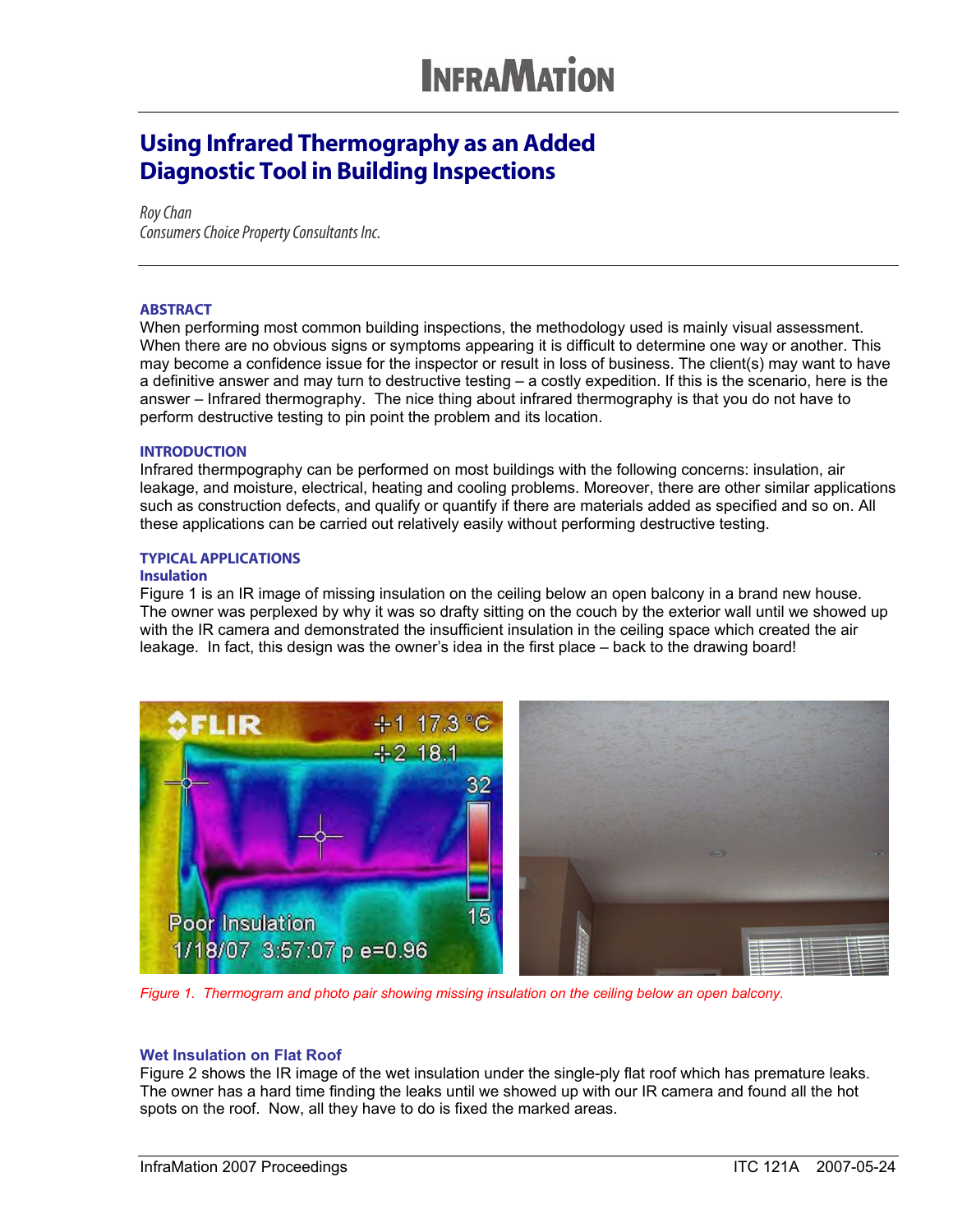

*Figure 2. Thermogram and photo pair showing moisture embedded insulation on a single ply flat roof.*

### **Air Leakage**

Figure 3 shows the IR image of the warm air coming out of the corner of the house during an inspection. IR therogmarphy can be applied to perform an energy audit.



*Figure 3. Thermogram and photo pair showing air leakage in a house inspection.*

### **Water Leak in a Radiant Floor System**

Figure 4 shows the IR image of the water leak in a radiant floor heating pipe. Our service saves the owner from taking out all the flooring in order to find the leak. We can apply the IR camera and pinpoint the location to verify it.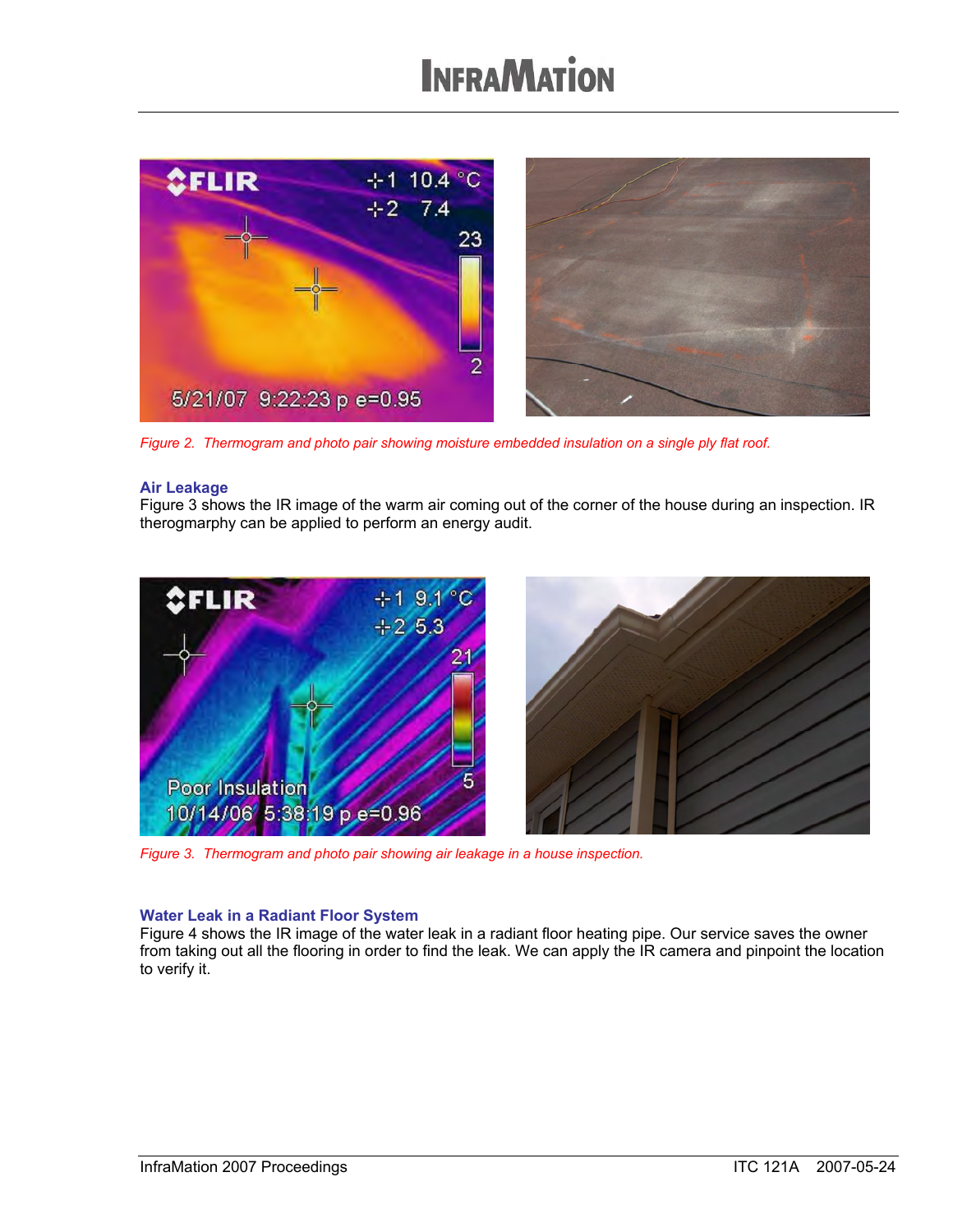

*Figure 4. Thermogram and photo pair showing broken pipe in the radiant floor heating system.*

### **Cooling Problem in an A/C System**

Figure 5 shows the IR image of the non-performing brand new A/C system during an inspection. The owner has been finding puddles of water on tile and basement floors, and the relative humidity shot up after a new A/C system was installed. After a series of test by elimination, we finally determined that the problem was the non-performing A/C unit. The contractor has to return to fix it.



*Figure 5. Thermogram and photo pair showing inefficient new A/C system.*

### **EIFS (Exterior Insulation Finish System) – Moisture Ingress**

Figure 6 shows the IR image of moisture inside the stucco wall. The house was only six year old and from day one there were bubbles and patches. The builder has to return every year to patch the bubbles and within 6 years there were 50 or more patches. Finally, the owner decided to hire us to scan on all the EIFS walls and take up with the builder.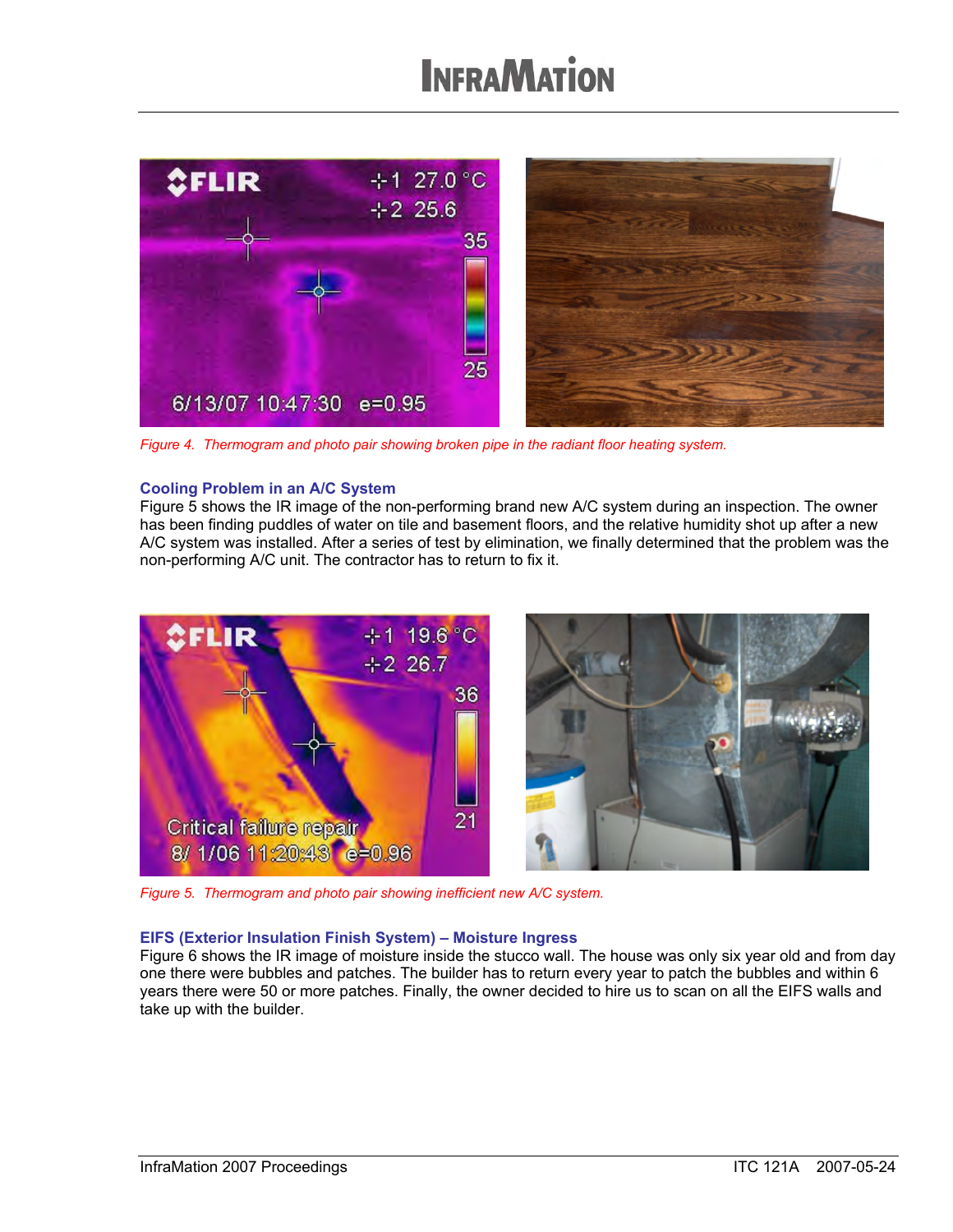

*Figure 6. Thermogram and photo pair showing moisture inside the EIFS cladding.*

### **Poor Workmanship in Restoration after a House Fire**

Figure 7 shows the IR image of the missing insulation inside the ceiling of a bedroom. The house has just been restored by a contractor after the house experienced a fire. Most of the second floor has rebuilt. After the restoration, my client moved back into the house and found the bedrooms to be very drafty and called us to investigate. We scanned the entire second floor and found almost very rooms experienced poor insulation and finally the insurance company agreed to allow my client to re-do the work again after taking out the previous inferior work.



*Figure 7. Thermogram and photo pair showing missing insulation in the ceiling.*

#### **SUMMARY**

The above examples show only some of the ways that that IR thermography can be applied in building inspection. There are more applications when you look closer.

With the help of infrared thermography, we are certainly able to expand our condition assessments on buildings as well as be able to pin point the concerns and the locations. This is a definite plus in a competitive environment.